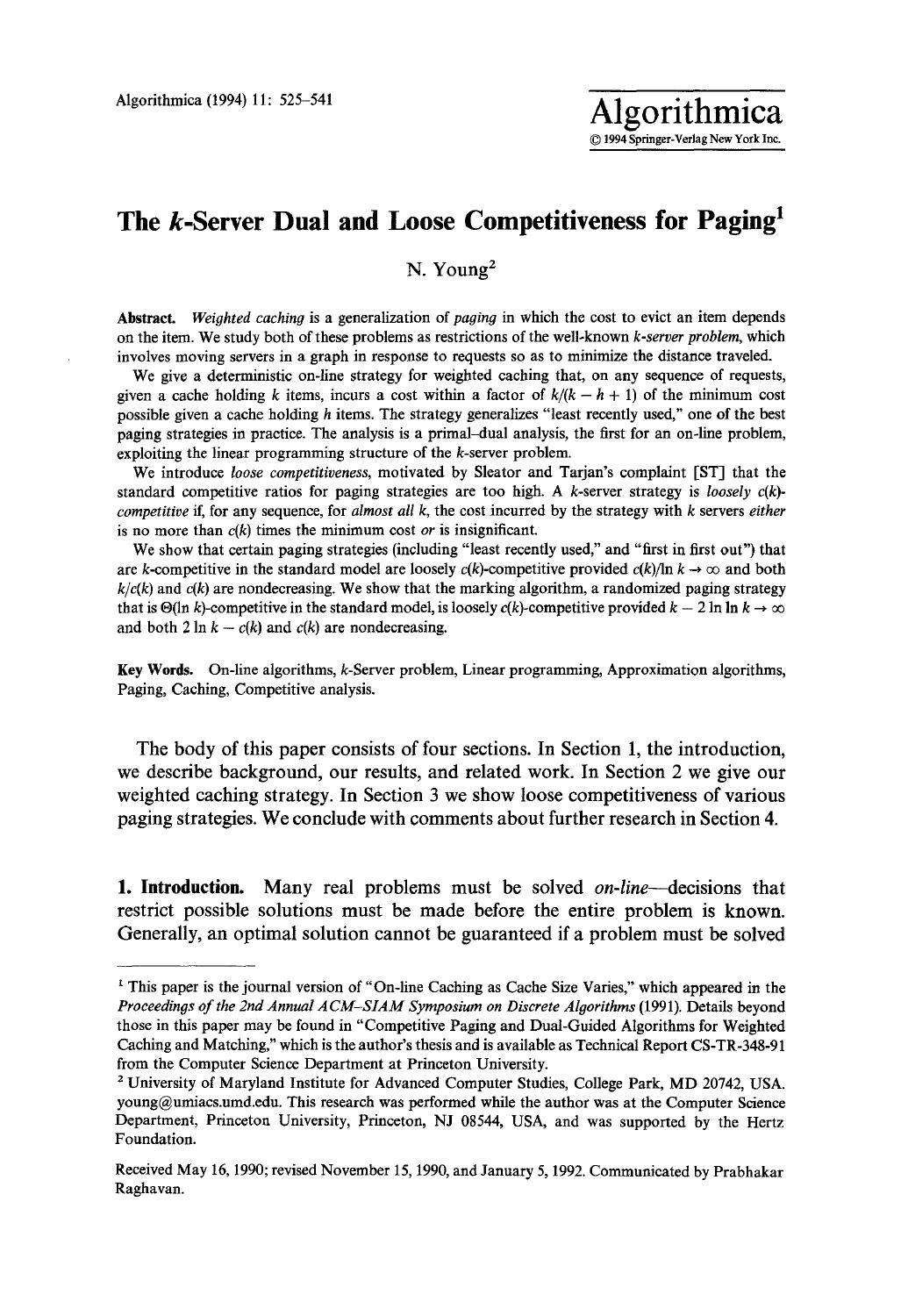on-line. Thus a natural question for such a problem is whether a strategy exists that guarantees an approximately optimal solution.

In this paper we study the *k-server* problem [M], [MMS]. Various definitions of the problem exist in the literature; we take the following definition, which is technically convenient and essentially equivalent to the other definitions: A complete directed graph with edge lengths  $d(u, v)$ , a number,  $k$ , of identical, mobile servers, and a sequence r of requests, each to some node, is given. In response to the first request, all servers are placed on the requested node. In response to each subsequent request  $v$ , if no server is on  $v$ , some server must be chosen to move from its current node u to v at a cost of  $d(u, v)$ . A strategy for solving the problem is *on-line* if it chooses the server to move independently of later requests. The goal is to minimize the total cost.

As many authors (e.g., Chrobak and Larmore [CL]) have pointed out, the k-server problem is an abstraction of a number of practical on-line problems, including linear search, paging, font caching, and motion planning for two-headed disks.

We focus on two special cases of the  $k$ -server problem: the weighted caching problem [MMS], in which  $d(u, v) = w(u)$  for  $u \neq v$  (the cost to move a server from a node depends only on the node), and the paging problem [ST], in which the cost to move a server is uniformly 1.

Traditionally, paging is described as the problem of managing a *fast memory,*  or *cache,* capable of holding k items: items are requested; if a requested item is not in the fast memory, it must be placed in the fast memory, possibly evicting some other item to make room. The goal is to minimize *the fault rate--the* number of evictions per request. Weighted caching is similar, except that the cost to evict an item depends on the item.

For these two problems, for technical reasons and without loss of generality, we replace the assumption that all servers begin on the first requested node with the assumption that initially no servers reside on nodes, and, in response to any request, any server that has not yet served a request may be placed on the requested node at no cost.

Following a number of authors [ST], [BLS], [MMS], we are interested in strategies that are *competitive,* that is, strategies that on any sequence incur a cost bounded by some constant times the minimum cost possible for that sequence. Formally,

- $\bullet$  r denotes an arbitrary sequence of requests.
- $\bullet$  X denotes some on-line k-server strategy.
- $\bullet$  k denotes the number of servers given to the on-line strategy.
- 9 OPT denotes the (off-line) strategy producing a minimum cost solution.
- h denotes the number of servers given to OPT.
- $\bullet$   $\mathcal{C}_r(X, k)$  denotes the (expected) cost incurred by the (randomized<sup>3</sup>) strategy X with  $k$  servers on request sequence  $r$ .

<sup>&</sup>lt;sup>3</sup> We implicitly assume that the input requests are independent of the random choices made by the strategy; for other models see  $[BDB^+]$ .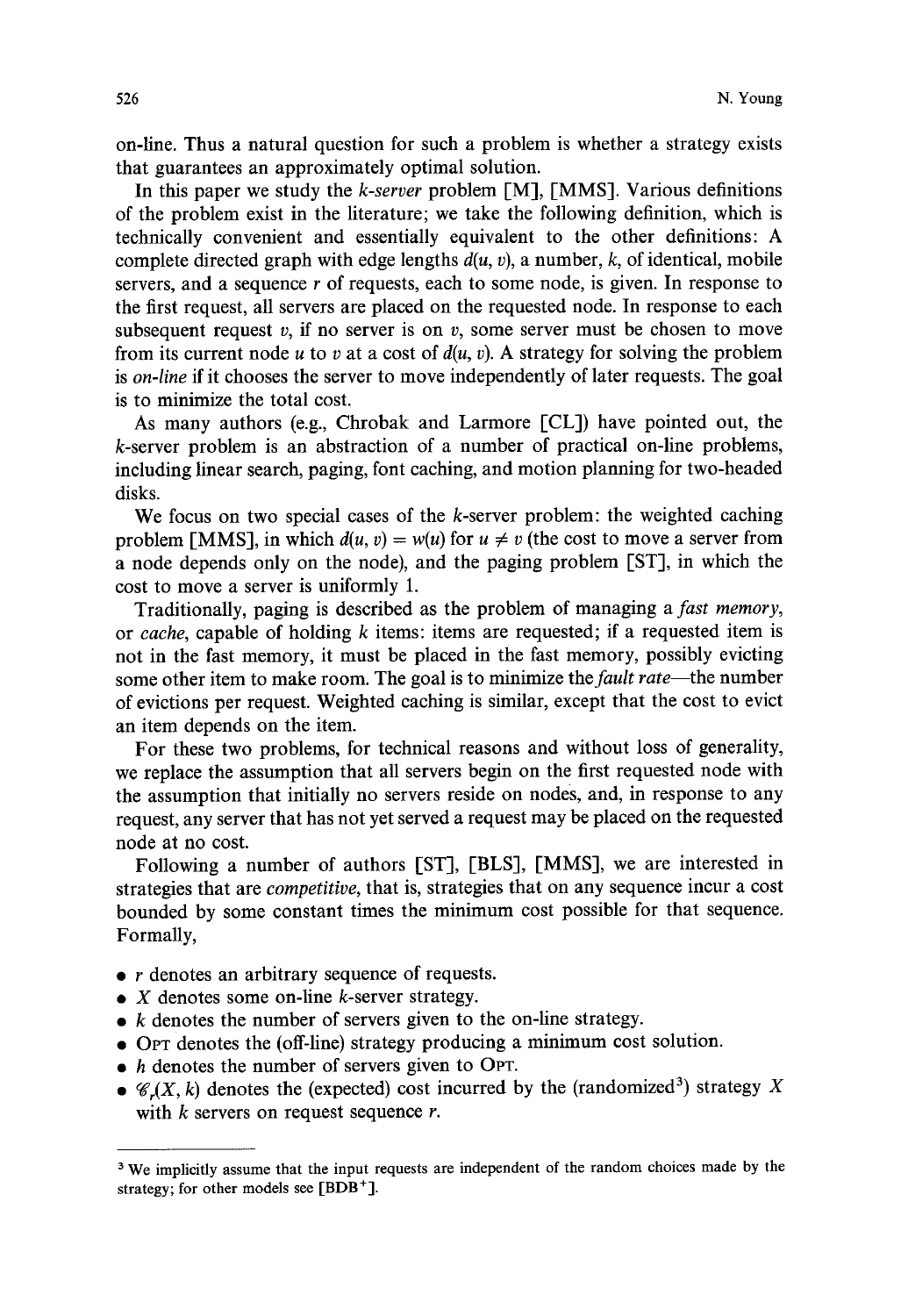$\bullet$  A strategy X is *c-competitive* for a given r, h, and k, when

$$
\mathscr{C}_r(X,k) \leq c \cdot \mathscr{C}_r(\text{OPT},h) + b,
$$

where b depends on the initial positions of the optimal and on-line servers, but is otherwise independent of r.

• A strategy X is  $c(h, k)$ -competitive when X is  $c(h, k)$ -competitive for all r, h, and *k. C(h, k)* is then called a *competitive ratio* of X.

Note that the competitiveness of a strategy is unrelated to its computational complexity.

Before we describe our results, here is a summary of the strategies relevant to our work.

- 9 LRU, FIFO, and FWF are, respectively, the "least recently used," "first in first out," and "flush when full" paging strategies. LRU moves the server from the least recently requested, served node. FIFO, which can be obtained from LRU by ignoring served requests, moves the least recently moved server. FWF evicts all items from the fast memory (removes all servers from the graph at a cost of  $k$ ) when the fast memory is full and the requested item is not in the fast memory.
- MARK is the marking algorithm, a randomized paging strategy. MARK may be described as follows: If the requested node has no server, mark all servers if none are marked, and then move and unmark a marked server chosen uniformly at random; if the requested node has a server, unmark that server.
- $\bullet$  BALANCE is the balance algorithm, a k-server strategy. In response to request r, BALANCE moves the server from served node u minimizing  $d(u, r) + W(u)$ , where  $W(u)$  denotes the net distance traveled so far by the server on  $u$ . BALANCE generalizes FIFO.

*1.1. A Primal-Dual Strategy for Weighted Caching.* In Section 2 we introduce and analyze GREEDYDUAL, a new, primal-dual, deterministic, on-line weightedcaching strategy that is (optimally)  $k/(k - h + 1)$ -competitive. Figure 1 contains a direct description of GREEDYDUAL.

GREEDYDUAL is of practical interest because it generalizes LRU, one of the best paging strategies, to weighted caching. GREEDYDUAL also generalizes BALANCE for weighted caching, and thus FIFO.<sup>4</sup>

GREEDYDUAL is of theoretical interest because its analysis is the first primaldual analysis<sup>5</sup> of an on-line algorithm and because the analysis, which shows an (optimal) competitive ratio of  $k/(k - h + 1)$ , is the first to show a ratio less than

<sup>&</sup>lt;sup>4</sup> The natural generalization of LRU for weighted caching can be obtained by ignoring the  $L[\cdot]$ values and lowering as much as possible in the RELABEL step. BALANCE, as it specializes for weighted caching, can be obtained by ignoring the  $H[\cdot]$  values and lowering as little as possible in the RELABEL step.

<sup>5</sup> We assume familiarity with linear programming primal-dual techniques. For an introduction, see [PSI.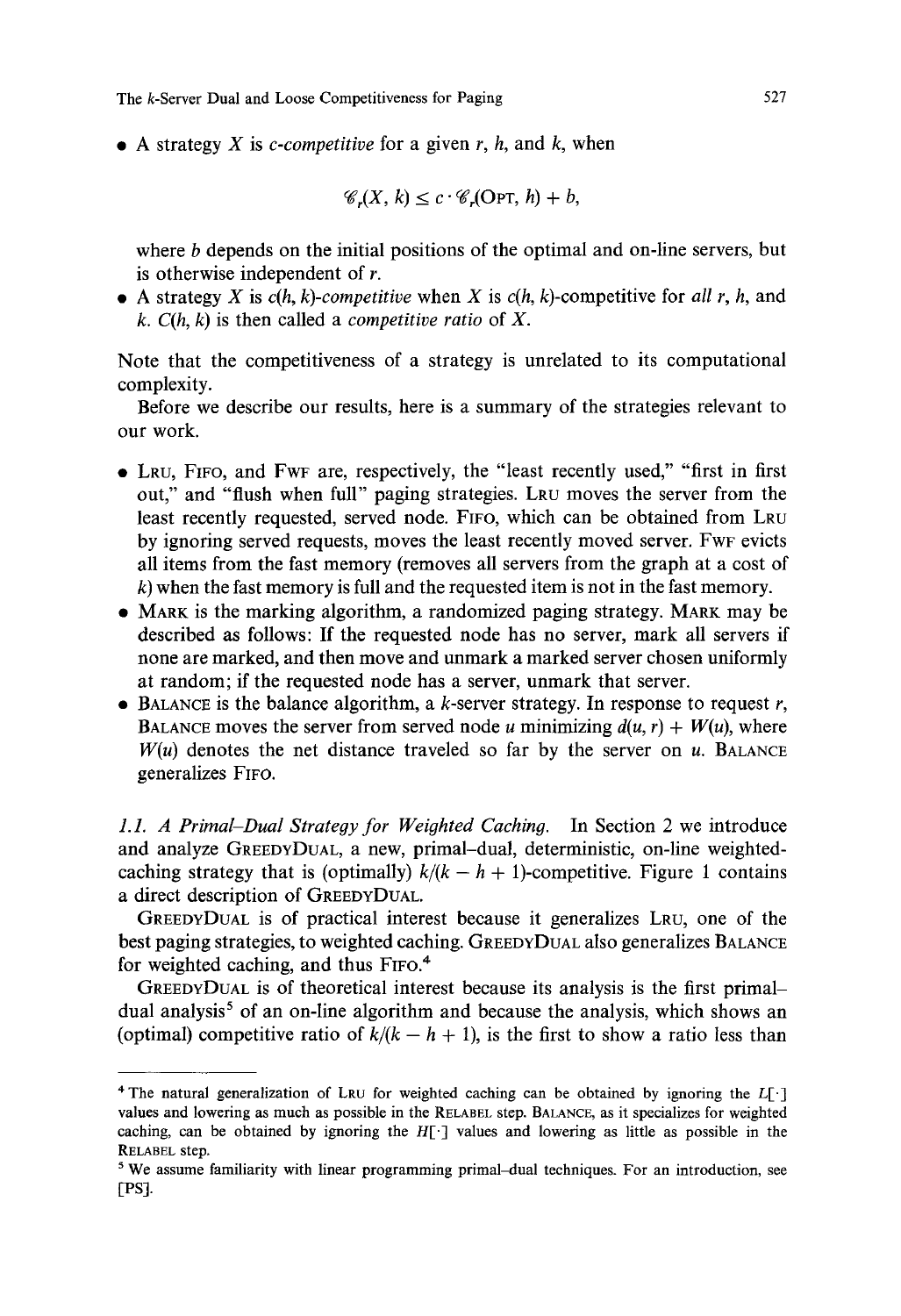```
GREEDYDUAL
  Maintain a pair of real values L[s] \leq H[s] with each server s.
  In response to each request, let v be the requested node;
    if some server s is on v then 
       let H[s] \leftarrow w(v)else if some server s has yet to serve a request then 
       let L[s] \leftarrow H[s] \leftarrow w(v)Place s on v. 
    else 
RELABEL: Uniformly lower L[s] and His] for all s so that
```

$$
\min_{s} L[s] \leq 0 \leq \min_{s} H[s].
$$

Move any server s such that  $L[s] \leq 0$  to v. let  $L[s] \leftarrow H[s] \leftarrow w(v)$ 

Fig. 1. The weighted caching algorithm GREEDYDUAL.

k when  $h < k$  for any k-server problem more general than paging. A consequence of this reduced ratio is that GREEDYDUAL has a constant competitive ratio provided h is any fraction of k.

We feel that the primal-dual approach, well developed for exact optimization problems, is also important for approximation problems, including on-line problems, because primal-dual considerations help reveal combinatoric structure, especially how to bound optimal costs. The primal-dual approach also has the potential to unify the arguably *ad hoc* existing on-line analyses. For instance, the analyses of LRU and FIFO [ST], of BALANCE for weighted caching [CKPV], and of MARK  $[FKL<sup>+</sup>]$  can all be cast as closely related primal-dual analyses. The primal-dual approach can also reveal connections to existing optimization theory. For these reasons, we take pains to make explicit the primal-dual framework behind our analysis.

Here is a sketch of our primal-dual approach. The k-server problem has a natural formulation as an integer linear program (IP) that is essentially a minimum-weight matching problem. Relaxing the integrality constraints of IP yields a linear program (LP) (which, incidentally, has optimal integer solutions). GREEDYDUAL implicitly generates a solution to the dual program (DP) of LP. The dual solution serves two purposes: GREEDYDUAL uses the structural information that the solution provides about the problem instance to guide its choices, and GREEDYDUAL uses the cost of the dual solution as a lower bound on  $\mathcal{C}_r$  (OPT, h) to certify competitiveness.

Related work includes the following. Sleator and Tarjan [ST] show that LRU and FIFO are  $k/(k - h + 1)$ -competitive, and that this ratio is optimal for deterministic, on-line paging strategies. A similar analysis shows that FWF is also  $k/(k - h + 1)$ -competitive.

Fiat et al. [FKL<sup>+</sup>], [Y1] introduce and analyze MARK, showing that it is  $2H_k$ -competitive ( $H_k \approx \ln k$ ), and showing that no randomized paging strategy is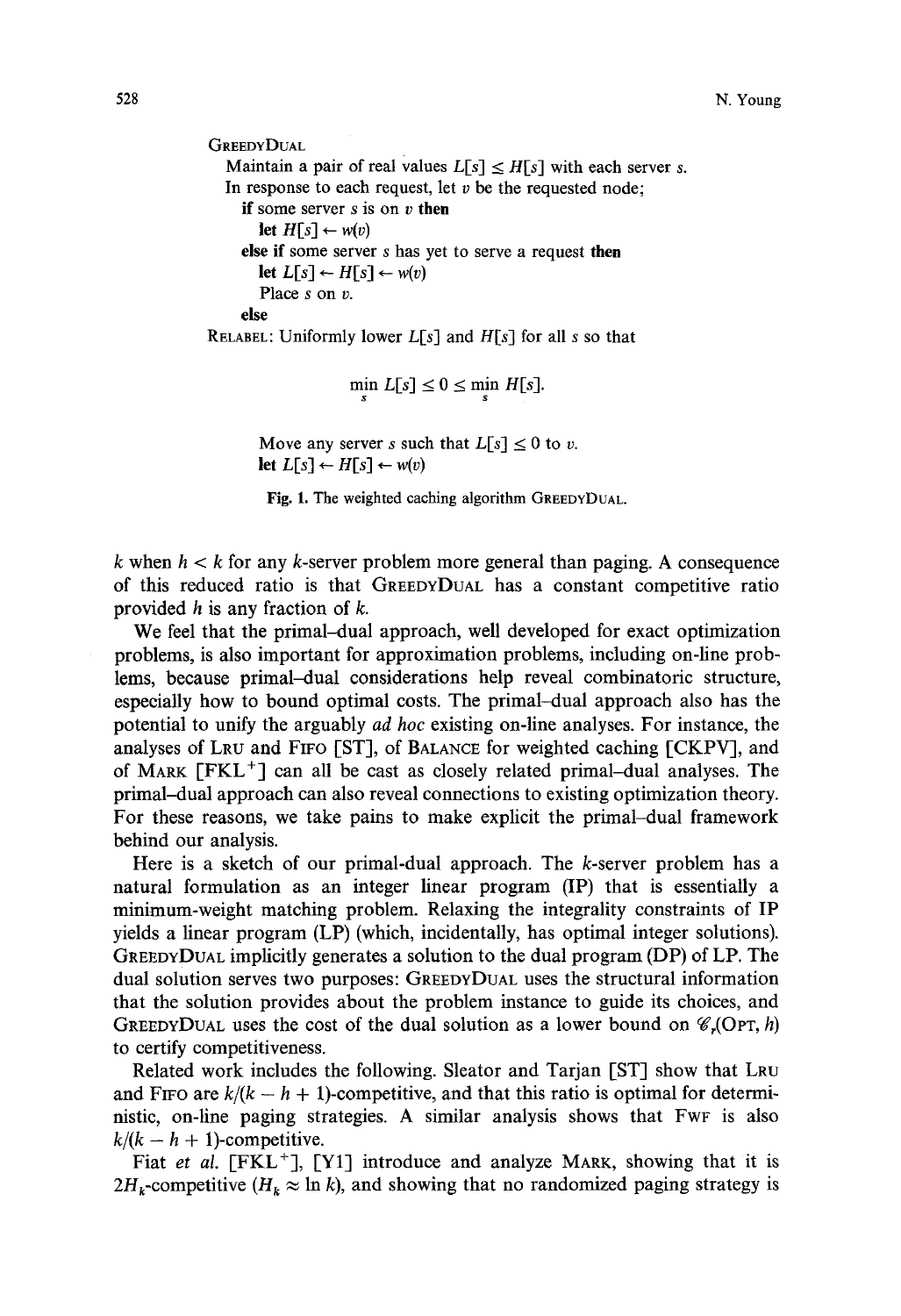better than  $H_k$ -competitive when  $h = k$ . McGeoch and Sleator [MS] subsequently give an  $H_k$ -competitive randomized paging strategy. Young [Y2] shows that MARK is roughly 2 ln  $k/(k - h)$ -competitive when  $h < k$  and that no randomized strategy is better than roughly  $\ln k/(k - h)$ -competitive.

Manasse *et al.* [MMS] show that BALANCE is k-competitive for the general problem provided only  $k + 1$  distinct nodes are requested, and that no deterministic algorithm is better than  $k/(k - h + 1)$ -competitive in *any* graph with at least  $k + 1$  distinct nodes.

Chrobak *et al.* [CKPV] show that BALANCE is k-competitive for weighted caching. Independently of their analysis of BALANCE, Chrobak *et al.* [CKPV] formulate the k-server problem as an integral-capacity, minimum-cost, maximumflow problem and use this formulation to give a polynomial-time algorithm to find a minimum-cost solution.

The primal-dual approach has been used extensively for exact optimization problems [PSI, and is used implicitly in a number of recent analyses of approximation algorithms. Goemans and Williamson [GW] explicitly use the approach for finding approximate solutions to NP-hard connectivity problems.

*1.2. A More Realistic k-Server Model.* In Section 3 we give the second contribution of this paper: *loose competitiveness.* Loose competitiveness is motivated by Sleator and Tarjan's [ST] complaint that (when  $h = k$ ) the competitive ratios of paging strategies are too high to be of practical interest. We have done simulations that suggest that, in practice, good paging strategies usually incur a cost within a small constant factor of minimum. The graph in Figure 2 plots competitive ratio  $\mathscr{C}_r(X, k)/\mathscr{C}_r(OPT, k)$  versus k for a number of paging strategies on a typical sequence.<sup>6</sup>

We would like to keep the worst-case character of competitive analysis but somehow show more realistic competitive ratios.

• A strategy X is *loosely c(k)-competitive* when, for all  $d > 0$ , for all  $n \in \mathcal{N}$ , for any request sequence r, only  $o(n)$  values of k in  $\{1, \ldots, n\}$  satisfy

$$
\mathscr{C}_r(X, k) \ge \max\{c(k) \cdot \mathscr{C}_r(\text{OPT}, k), \mathscr{C}_r(\text{OPT}, 1)/n^d\} + b,
$$

where b depends only on the starting configurations of  $X$  and OPT, and the  $o(n)$ is independent of r.

That is, X is loosely  $c(k)$ -competitive when, for any sequence, at all but a vanishing fraction of the values of k in any range  $\{1, \ldots, n\}$ , either X is  $c(k)$ -competitive in the usual sense, or the cost to X with  $k$  servers is insignificant (or both). For instance, if a paging strategy is loosely 3 In In k-competitive, then, for any fixed

 $6$  The input sequence, traced by Sites and Agarwal [SA], consists of 692,057 requests to 642 distinct pages of 1024 bytes each. The sequence was generated by two X-windows network processes, a "make" (program compilation), and a disk copy running concurrently. The requests include data reads and writes and instruction fetches.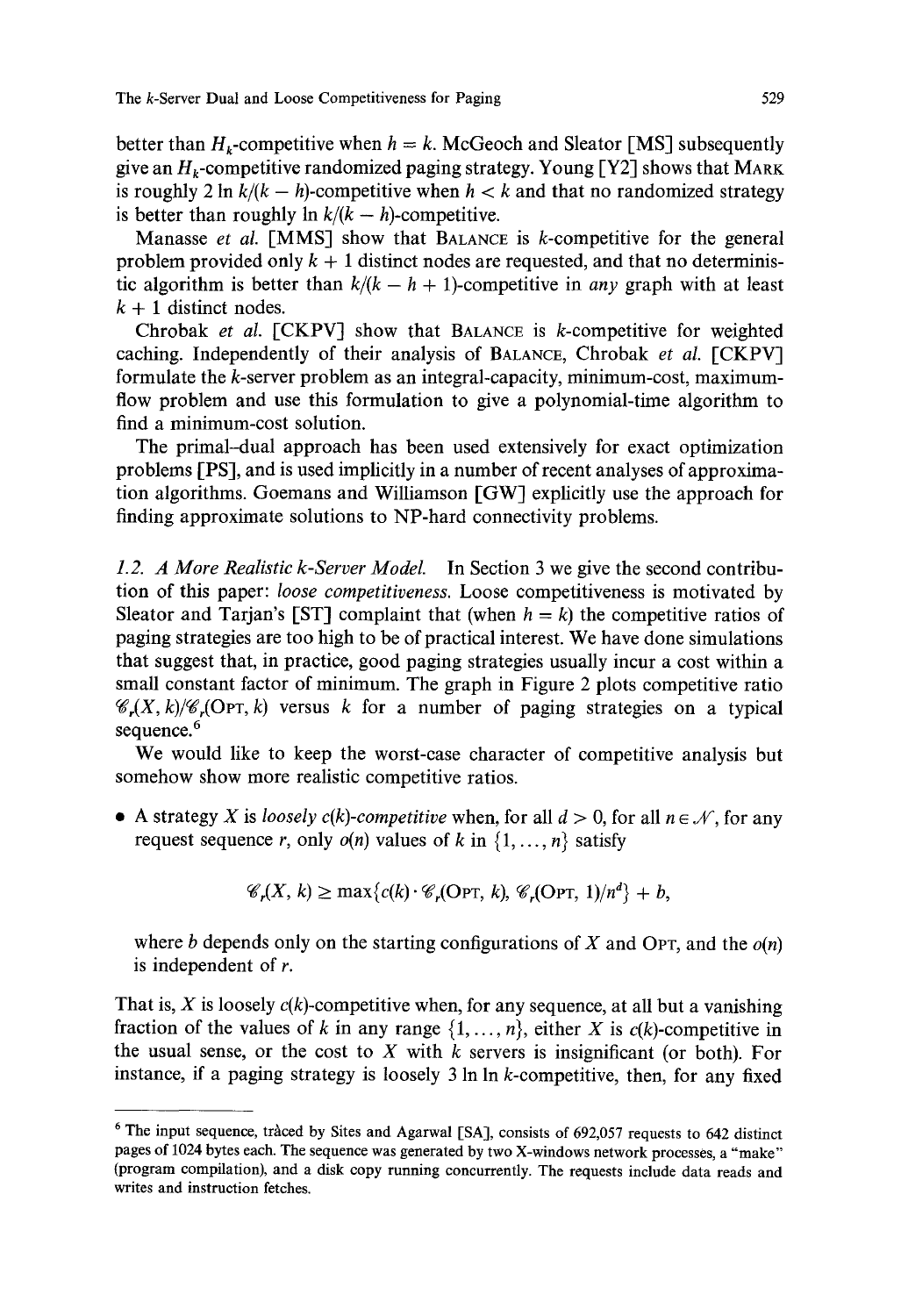

 $d > 0$ , on any sequence, for almost any choice of k in any range  $\{1, 2, ..., n\}$ , the fault rate will be either at most  $1/n<sup>d</sup>$  or at most 3 ln ln k times the minimum possible using a cache of size  $k$  (Figure 3).

This model is realistic provided input sequences are not critically correlated with k and provided we are only concerned about being near-optimal when the cost is significant. Both criteria are arguably true for most paging applications.

9 A paging strategy is *conservative* if it moves no server from a node until all servers have been placed on the graph, and it moves servers at most k times during any consecutive subsequence requesting  $k$  or fewer distinct items.

LRU, FIFO, MARK, and even FWF are conservative. Any conservative paging strategy is  $k/(k - h + 1)$ -competitive [Y1].

The results we obtain are as follows: Any conservative paging strategy is loosely  $c(k)$ -competitive provided  $c(k)/\ln k \rightarrow \infty$  and both  $c(k)$  and  $k/c(k)$  are nondecreasing; MARK is loosely  $c(k)$ -competitive provided  $c(k) - 2 \ln \ln k \rightarrow \infty$ and both  $c(k)$  and  $2 \ln k - c(k)$  are nondecreasing.

Loose competitive ratios are thus shown to be exponentially lower than standard competitive ratios.

Borodin *et al.* [BIRS] give a related work, in which the possible request sequences are quantified by the degree to which they exhibit a certain kind of locality of reference, and competitive ratios are considered as a function of this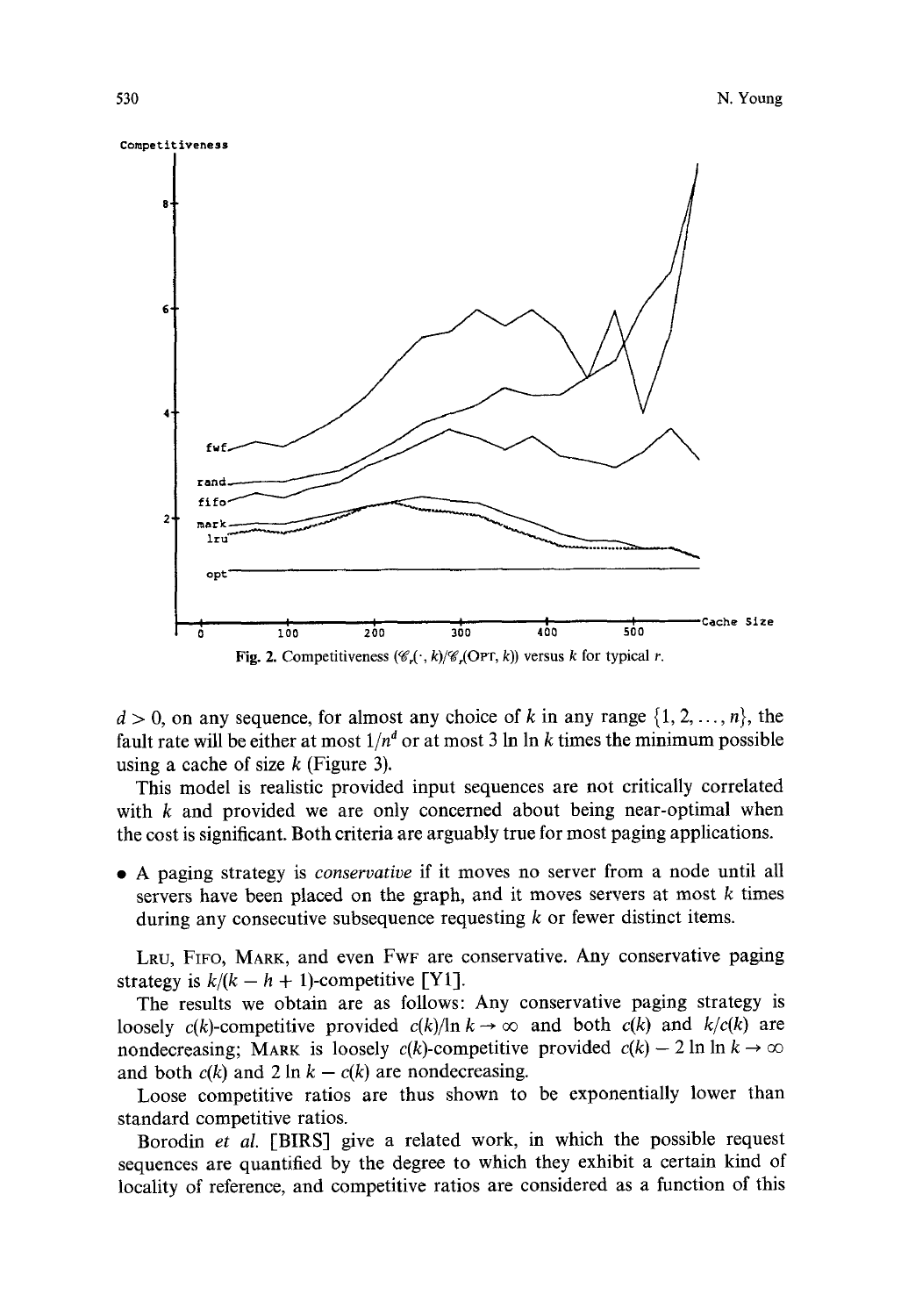

Fig. 3. Fault rate  $(\mathscr{C}_r(\cdot, k)/|r|)$  versus k for typical r.

parameter. The work is extended by Irani *et al.* [IKP]. The ratios shown in their model are, in most cases, much higher than the loose competitive ratios established in this paper.

2. GREEDYDUAL. In this section we develop and analyze GREEDYDUAL We first develop a linear programming framework for the general k-server problem, and then we present and analyze GREEDYDUAL as a primal-dual algorithm within this framework,

2.1. The k-Server Dual. Fix a request sequence  $r_0, r_1, \ldots, r_N$ , so that request i is to node  $r_i$ .

We next define IP, an integer linear program whose feasible solutions correspond to solutions of the k-server problem given by  $r$ . The variables of IP are  $\{x_{ij}: 0 \le i < j \le N\}$ , where  $x_{ij} \in \{0, 1\}$  is 1 if and only if the request served by the server of request  $j$  before serving request  $j$  is request  $i$ .

After defining IP, we construct its fractional relaxation LP, and the dual DP of LP.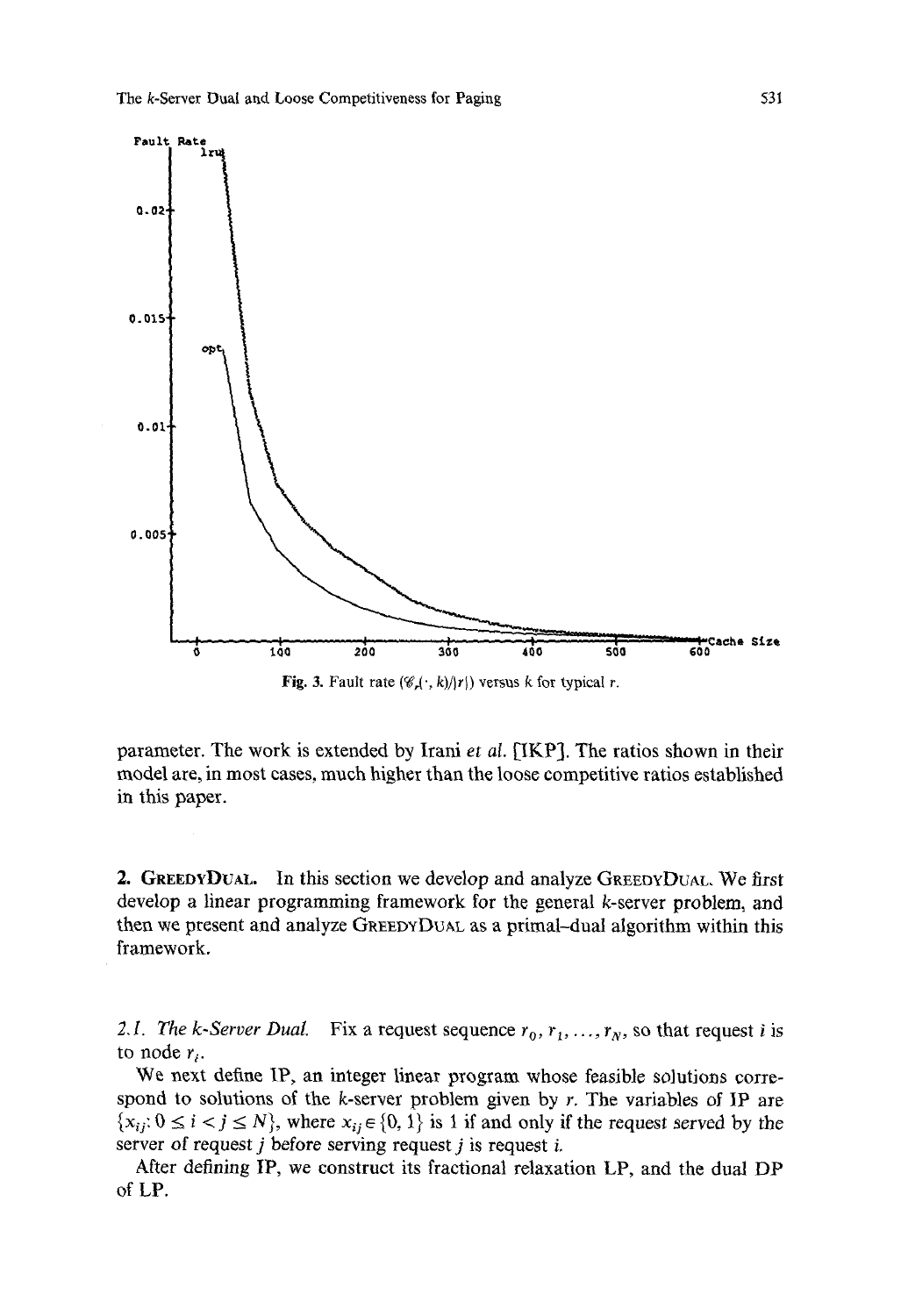$\bullet$  IP(k) (or just IP, if k is determined by context) denotes the integer linear program

minimize 
$$
\sum_{0 \le i < j \le N} d(r_i, r_j) x_{ij}
$$
  
\n
$$
\sum_{0 \le i < j \le N} d(r_i, r_j) x_{ij}
$$
  
\n
$$
x(\text{out}(0)) \le k,
$$
  
\n
$$
x(\text{out}(i)) \le 1 \qquad (1 \le i \le N - 1),
$$
  
\n
$$
x(\text{in}(i)) = 1 \qquad (1 \le i \le N),
$$
  
\n
$$
x_{ij} \in \{0, 1\} \qquad (0 \le i < j \le N),
$$

where out(i) denotes the set  $\{(i,j): i < j \le N\}$ ,  $\text{in}(i)$  denotes the set  $\{(i,i): 0 \le k\}$  $j < i$ , and  $x(S) = \sum_{(i,j) \in S} x_{ij}$ .

For the weighted caching and paging problems (where initially no servers reside on the graph, and each server is allowed to serve its first request by being placed on the requested node at no cost), IP is defined as above, but we stipulate that request 0 is to an artificial node that is never requested again and that is at distance 0 to all later requests. With this stipulation the initial conditions for the general problem reduce to the initial conditions for weighted caching and paging.

- LP $(k)$  (or just LP) denotes the relaxation of IP (obtained by replacing each constraint  $x_{ii} \in \{0, 1\}$  with the constraint  $0 \le x_{ii} \le 1$ ).
- DP $(h)$  (or just DP) denotes the dual of  $LP(h)$ :

maximize 
$$
-ha_0 - \sum_{1 \le i \le N-1} a_i + \sum_{1 \le i \le N} b_i
$$
  
\nsubject to 
$$
\begin{cases} b_j - a_i \le d(i,j) & (0 \le i < j \le N), \\ a_i \ge 0 & (0 \le i \le N). \end{cases}
$$

 $\|\{(a, b)\|_h$  denotes the cost,  $-ha_0 - \sum_{i \geq 1} a_i + \sum_i b_i$ , of a feasible solution to  $DP(h)$ .

Note that the dual constraints are independent of  $h$ , so that a dual solution is feasible independently of h.

By duality, for any feasible dual solution  $(a, b)$ ,

$$
\mathscr{C}_r(\text{OPT}, h) \geq ||(a, b)||_h.
$$

Incidentally, a standard transformation shows that IP is equivalent to a minimum-weight, bipartite, perfect matching problem,<sup>7</sup> and thus that LP has

 $7$  It may be useful for the reader, in understanding LP, to study the equivalent minimum-weight perfect matching problem, so we briefly outline it here. Construct a weighted bipartite graph  $G = (U, W, E)$ , with  $U = \{A_0, A_1, \ldots, A_{N-1}\}, W = \{B_1, \ldots, B_N\}, E = \{(A_i, B_j) \in U \times W: i < j\}, \text{and } w(A_i, B_j) = d(r_i, r_j).$ Each solution x to IP corresponds to the subset  $\{e: x_e = 1\}$  of E. The cost of x equals the net weight of edges in the subset. Such subsets are exactly those such that every vertex in  $W$  touches one edge in the subset, every vertex in U except  $A_0$  touches at most one edge, and  $A_0$  touches at most k edges. We can leave the problem in this form, or we can convert it into a true perfect matching problem by duplicating  $A_0$  with its edges k times and adding k copies of a new node  $B_{\infty}$  with zero-cost edges from every  $A_i$ .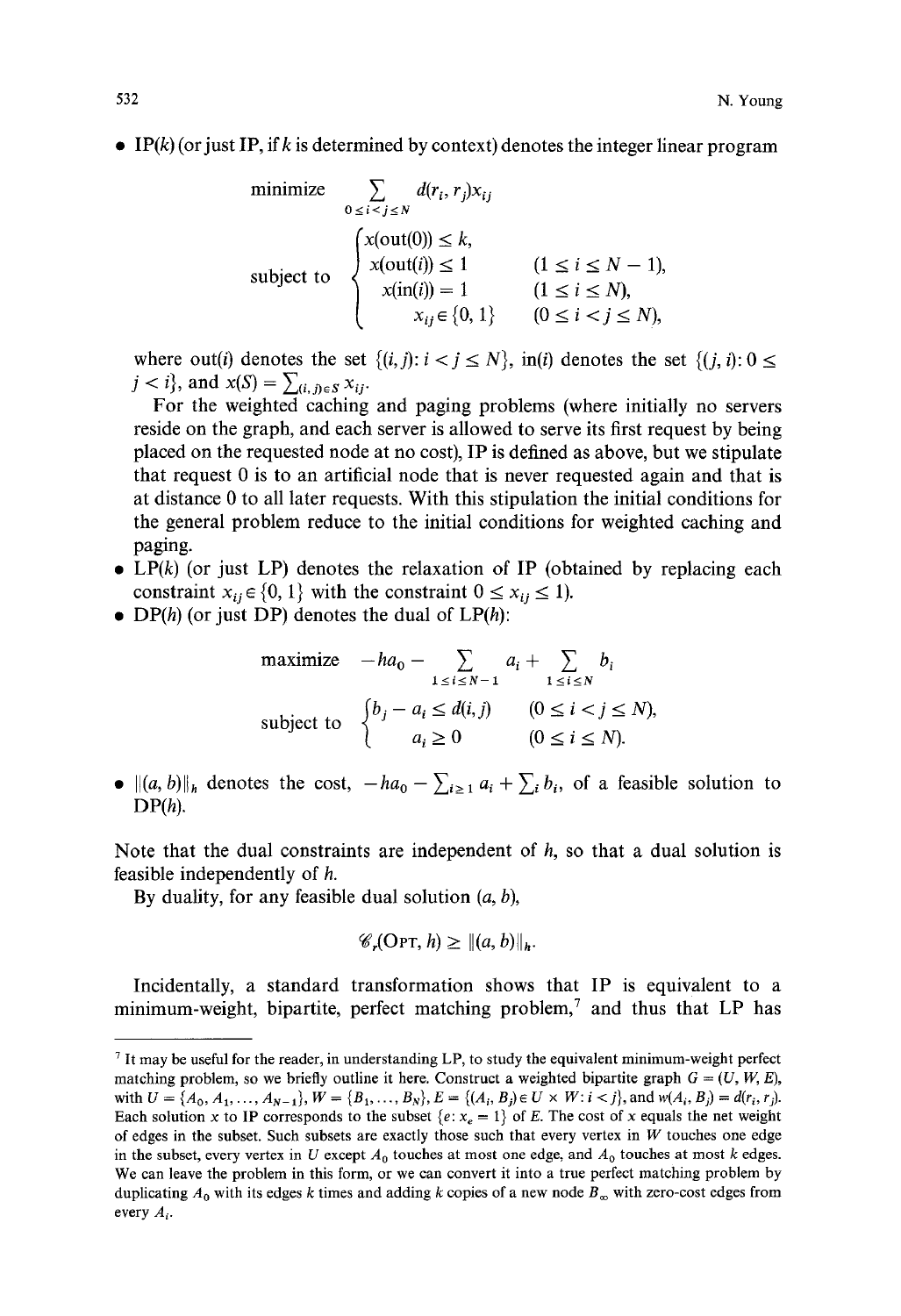optimal integer solutions, so that, for given r and  $h$ , the above bound is tight for some  $(a, b)$ .

*2.2. The Algorithm.* Here are the definitions and notations specific to GREEDY-DUAL:

- 9 A request *has a server* if the request has been served and the server has not subsequently served any other request.
- The notation  $i^-$  denotes the most recent request (up to and including request i) that resulted in the server of request i moving. We define  $0^- = 0$ .
- S denotes the set  $\{i: \text{request } i \text{ has a server}\}\$ . (More correctly, S is a multiset, as 0 occurs in S once for each server on node  $r_0$ . Any  $i > 0$  can occur only once.)
- $\bullet$  (a, b) denotes a feasible dual solution maintained by GREEDYDUAL.

GREEDYDUAL responds to each request as follows. If the requested node has a server, it does nothing. Otherwise, it uniformly raises a subset of the dual variables enough to account for the cost of moving some server, but not so much that feasibility is violated. It then moves a server whose movement cost can be accounted for. The full algorithm is given in Figure 4.

*2.3. Analysis of the Algorithm.* A simple proof by induction on n shows that every  $b_i \ge b_{i+1}$ , that  $b_{i+1} \le w(r_i)$  for  $i \in S$  (two facts that we use again later), and that the RELABEL step can in fact be performed. All other steps can be seen to be well defined by inspection, and, clearly, GREEDYDUAL produces an appropriate sequence of server movements. This establishes the correctness of GREEDVDUAL.

 $G$ REEDY $D$ UAL $(r, k)$ Comment: Moves servers in response to requests  $r_0, r_1, \ldots, r_N$ , maintaining  $(a, b)$ , a dual solution, and S, a multiset containing the currently served requests, such that  $(a, b)$  is feasible and the distance traveled by servers is at most  $k/(k - h + 1) ||(a, b)||_h - \sum_{i \in S} b_{i^-+1}$ . In response to request 0: let  $a_{i-1} \leftarrow b_i \leftarrow 0$  for  $i = 1, ..., N$ let  $S \leftarrow$  the multiset containing request 0 with multiplicity k In response to each subsequent request  $n > 0$ : if node  $r_n$  has a server then STAY: **choose**  $i \in S$  such that  $r_i = r_n$ let  $S \leftarrow S \cup \{n\} - \{i\}$ , satisfying request n else **RELABEL:** Uniformly raise the dual variables in the set  ${a_i: 0 \le i \le n-1, i \notin S} \cup {b_i: 1 \le i \le n}$ so that  $(\forall i \in S)$   $b_{i+1} \leq w(r_i)$  but  $(\exists i \in S)$   $b_{i^-+1} \geq w(r_i)$ . Move: **choose**  $i \in S$  such that  $b_{i^-+1} \geq w(r_i)$ let  $S \leftarrow S \cup \{n\} - \{i\}$ , satisfying request n

Fig. 4. GREEDYDUAL as a primal-dual algorithm.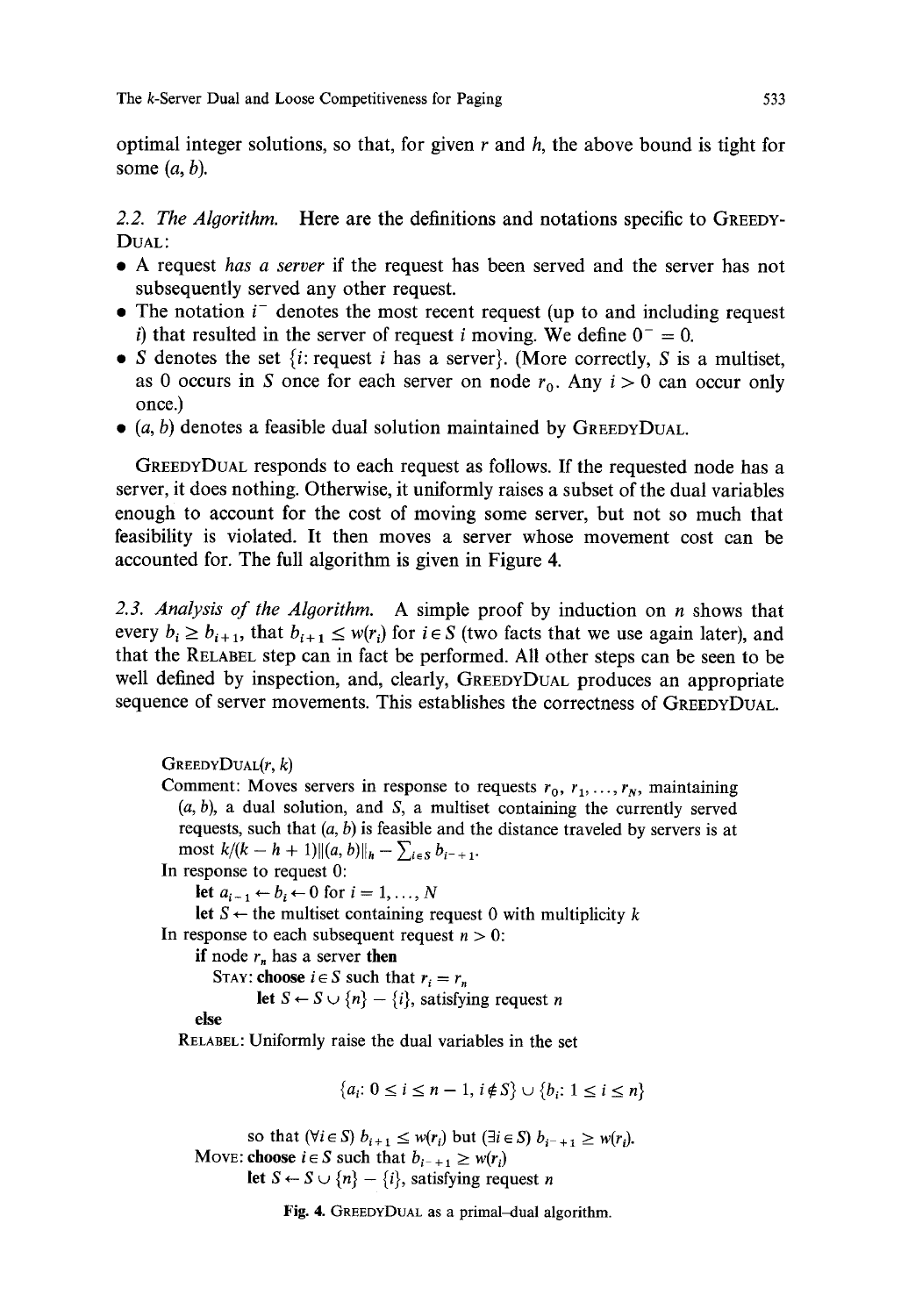To establish that GREEDYDUAL is  $k/(k - h + 1)$ -competitive, we show two invariants: that the dual solution  $(a, b)$  is feasible, and that the distance traveled by servers is bounded by  $k/(k - h + 1) ||(a, b)||_h - \sum_{i \in S} b_{i^-+1}$ . Since every  $b_i$  is nonnegative and  $\|(a, b)\|_{h}$  is a lower bound on  $\mathscr{C}_{r}(\text{OPT}, h)$ , this gives the result.

LEMMA 2.1. GREEDYDUAL *maintains the invariant that (a, b) is feasible.* 

**PROOF.** By induction on *n*. Clearly,  $(a, b)$  is initially feasible. The only step that changes  $(a, b)$  is RELABEL. Clearly, RELABEL maintains that every  $a_i$  is nonnegative. Thus the only dual constraint that RELABEL might violate is of the form

$$
b_j - a_i \le d(r_i, r_j)
$$

for some  $0 \le i \le i \le N$ .

By inspection of the RELABEL step, such a constraint can only be violated if  $i \in S$  and  $j \leq n$ . In this case,  $a_i = 0$  and  $r_i \neq r_j$  because i has a server, so the constraint reduces to  $b_i \leq w(r_i)$ . Since  $b_{i+1} \leq w(r_i)$  after the step, and  $b_{i+1} \geq b_i$ (since  $j > i$  and we have already established that every  $b_i \ge b_{i+1}$ ), the constraint is maintained.  $\Box$ 

LEMMA 2.2. GREEDYDUAL *maintains the invariant that the net distance traveled by servers is bounded by* 

$$
\frac{k}{k-h+1} ||(a, b)||_h - \sum_{i \in S} b_{i^-+1}.
$$

**PROOF.** By induction on  $n$ . Clearly, the invariant is initially true.

The STAY step leaves the net distance and the bound unchanged.

The RELABEL step also leaves the net distance and the bound unchanged. If  $0 \notin S$ , that the bound remains unchanged can be seen by inspecting the definition of  $\|(a, b)\|_{h}$ , and noting that when the dual variables are raised,  $n - k$  of the  $a_i$ 's, including  $a_0$ , and *n* of the  $b_i$ 's increase. Consequently,  $\|(a, b)\|_{h}$  is increased by  $k - h + 1$  times as much as any individual term, and, in the bound, the increase in the minuend exactly counterbalances the increase in the subtrahend.

If  $0 \in S$ , the bound remains unchanged because the constraint  $b_1 \leq w(r_0) = 0$ ensures that the raise is degenerate—that the dual variables are in fact unchanged.

The Move step increases the distance traveled by  $w(r_i)$ , and increases the bound by  $b_{i^-+1} - b_{n^-+1}$ . Since  $n^- = n$ ,  $b_{n+1} = 0$ , and  $b_{i^-+1} \geq w(r_i)$ , the bound is increased by at least  $w(r_i)$ , and the invariant is maintained.

COROLLARY 2.3. GREEDYDUAL is  $k/(k - h + 1)$ -competitive.

Note that in order to implement GREEDYDUAL, only the values  $L[s_i] =$  $w(r_i) - b_{i+1}$  and  $H[s_i] = w(r_i) - b_{i-1}$  (for each server  $s_i$  of a request  $i \in S$ ) need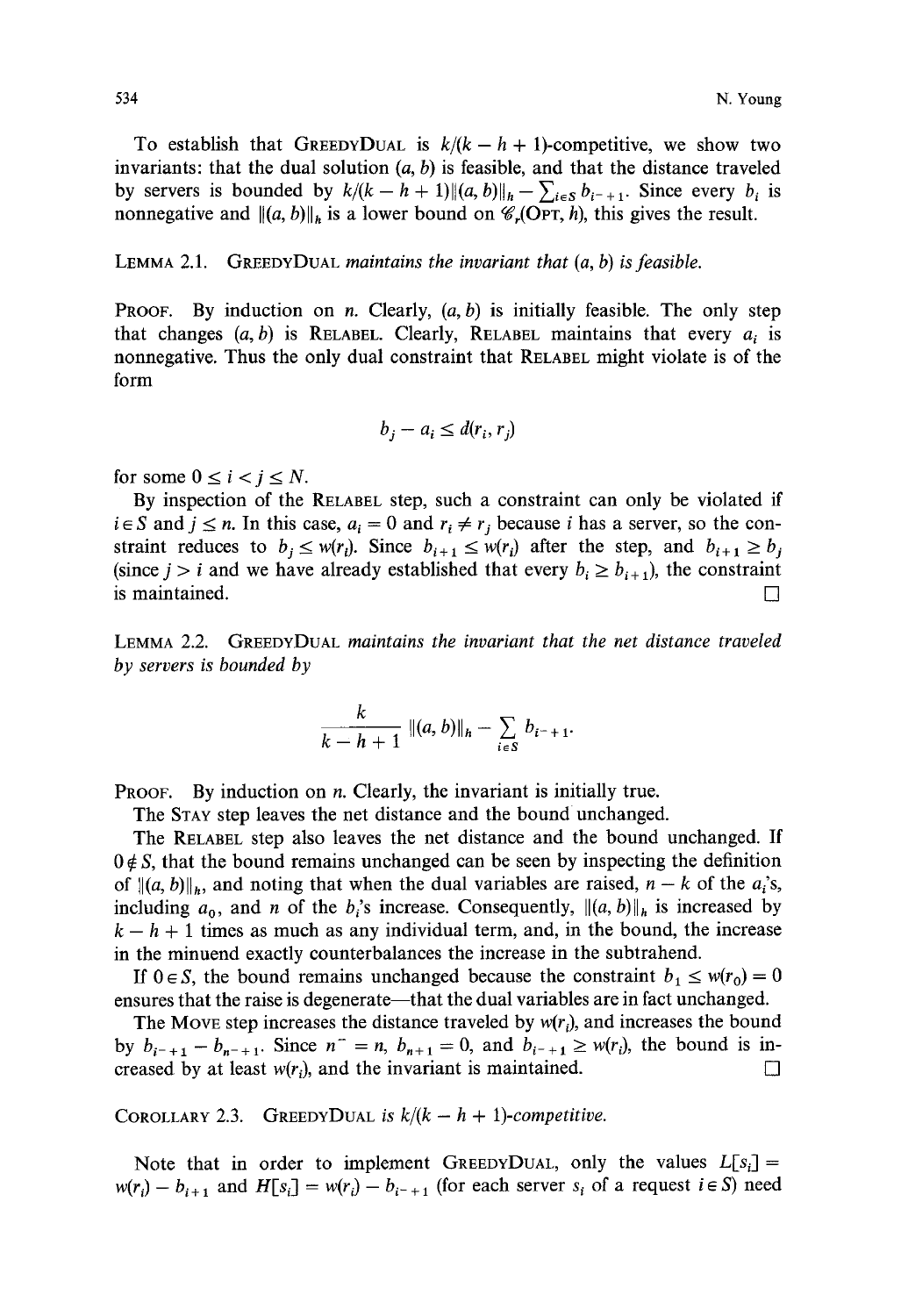to be maintained, and that the artificial first request may be dropped, instead placing the servers on nodes when they first truly serve a request. We leave it to the reader to verify that these modifications lead to the direct description of GREEDYDUAL given in Figure 1.

3. Loose Competitiveness. In this section we give our analyses of loose competitiveness of paging strategies. The theorems and lemmas in this section, except as noted, first appeared in [Y2] and [Y1].

Recall that a k-server strategy is *loosely c(k)-competitive* if, for any d, for any *n,*  for any request sequence r, only  $o(n)$  values of  $k \in \{1, ..., n\}$  satisfy

$$
\mathscr{C}_r(X,k) \ge \max\{c(k)\mathscr{C}_r(\text{OPT},k), \mathscr{C}_r(\text{OPT},1)/n^d\} + b.
$$

The following terminology is essentially from Fiat *et al.'s* [FKL+], [Y1], [Y2] analysis of the marking algorithm. Given a sequence  $r$  and a positive integer  $k$ :

9 The *k-phases* of r are defined as follows. The first k-phase is the maximum prefix of r containing requests to at most k distinct nodes. In general, the *i*th k-phase is the maximum substring<sup>8</sup> of r beginning with the request, if any, following the  $(i - 1)$ st k-phase and containing requests to at most k distinct nodes.

Thus the  $(i + 1)$ st k-phase begins with the (new) request that would cause FWF to flush its fast memory for the ith time.

- $\bullet \mathcal{P}_{r}(k)$  denotes the number of k-phases, minus 1.
- *9 A new request* (for a given k) in a k-phase (other than the first) is a request to a node that is not requested previously in the  $k$ -phase or in the previous  $k$ -phase. Thus in two consecutive k-phases, the number of distinct nodes requested is  $k$ plus the number of new requests in the second k-phase.
- $\bullet$   $\mathcal{N}(k)$  denotes the *average* number of new requests per k-phase of r other than the first.

Thus the total number of new requests in r for a given k is  $\mathcal{N}_r(k) \cdot \mathcal{P}_r(k)$ .

Our analysis has two parts. In the first part (Theorem 3.2) we show that, for any sequence, few values of  $k$  yield both a large number of  $k$ -phases and a low average number of new requests per k-phase.

In the second part we show (Lemma 3.4) that, for the paging strategies that interest us, for a given sequence and  $k$ , the cost incurred by the strategy is proportional to the number of  $k$ -phases, and the competitiveness is inversely related to the average number of new requests per k-phase. Consequently (Corollary 3.5), by the first part of the analysis, few values of  $k$  yield both a high cost and a high competitiveness.

The key technical insight (Lemma 3.1) for the first part of the analysis is that if, for a given  $k$ , the average number of new requests per  $k$ -phase is low, then, for  $k'$  just slightly larger than k, the number of  $k'$ -phases is a fraction of the number of k-phases.

<sup>&</sup>lt;sup>8</sup> By "substring" we mean a subsequence of consecutive items.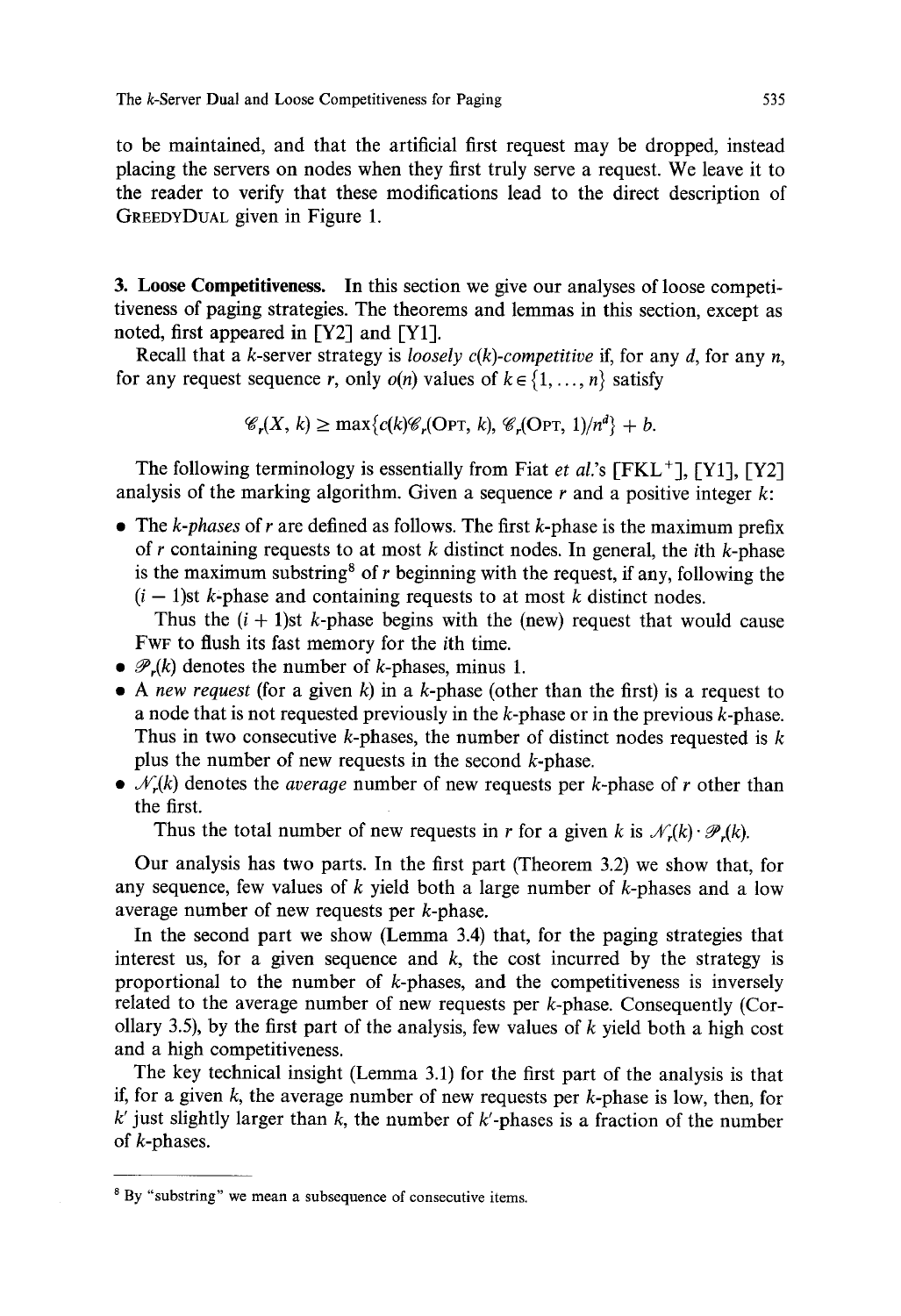LEMMA 3.1. *Fix a sequence r. For any k, and any*  $k' \ge k + 2\mathcal{N}_r(k)$ *,* 

$$
\mathscr{P}_r(k') \leq \tfrac{3}{4}\mathscr{P}_r(k).
$$

**PROOF.** Let  $p_0, \ldots, p_{\mathscr{P},(k)}$  denote the k-phase partitioning of r.

At least half (and thus at least  $\lceil \mathcal{P}_r(k)/2 \rceil$ ) of the  $\mathcal{P}_r(k)$  k-phases  $p_1, \ldots, p_{\mathcal{P}_r(k)}$  have a number of new requests not exceeding  $2\mathcal{N}_r(k)$ . Denote these by  $p_{i_1}, \ldots, p_{i_{\lceil \mathcal{P}_r(k)/2\rceil}}$ .

If we modify the k-phase partitioning of r by joining  $p_{i-1}$  and  $p_{i}$  for odd j, we obtain a coarser partitioning of r into at most  $\mathcal{P}_r(k) - \lceil \mathcal{P}_r(k)/4 \rceil$  pieces. In the coarser partitioning, each piece resulting from a join references at most  $k + 2\mathcal{N}_r(k) \leq k'$  distinct nodes, while each piece remaining unchanged from the k-phase partioning references at most  $k \leq k'$  distinct nodes.

If we now consider the  $k'$ -phase partitioning, we find that each  $k'$ -phase must contain the final request of at least one of the pieces in the coarser partition, because if a  $k$ -phase begins at or after the beginning of a subsequence of requests to at most  $k + 2\mathcal{N}_r(k)$  distinct nodes, it will continue at least through the end of the subsequence.

Thus  $\mathscr{P}_r(k) \leq \mathscr{P}_r(k) - \lceil \mathscr{P}_r(k)/4 \rceil \leq \frac{3}{4} \mathscr{P}_r(k).$ 

From this we show that there are not too many values of  $k$  yielding both a low average number of new requests per k-phase and a significant number of k-phases:

THEOREM 3.2. *For any*  $\varepsilon > 0$ ,  $M > 0$ , and any sequence r, the number of k satisfying

(1) 
$$
\mathcal{N}_r(k) \leq M
$$
 and  $\mathcal{P}_r(k) \geq \varepsilon \mathcal{P}_r(1)$ 

*is*  $O(M \ln 1/\varepsilon)$ *.* 

**PROOF.** Let s be the number of k satisfying the condition. We can choose  $l = \lceil s / \lceil 2M \rceil$  such k so that each chosen k differs from every other by at least 2M. Then we have  $1 \le k_1 \le k_2 \le \cdots \le k_l$  such that, for each i,

(2) JV,(ki) < M,

$$
(3) \t\t k_{i+1}-k_i\geq 2M,
$$

and

$$
\mathscr{P}_r(k_i) \geq \varepsilon \mathscr{P}_r(1).
$$

Then, for any i, by (2) and (3),  $k_{i+1} \ge k_i + 2\mathcal{N}_r(k_i)$ , so, by Lemma 3.1,  $\mathcal{P}_r(k_{i+1}) \le$  $\frac{3}{4}\mathscr{P}_r(k_i)$ . Inductively,  $\mathscr{P}_r(k_i) \leq (\frac{3}{4})^{l-1}$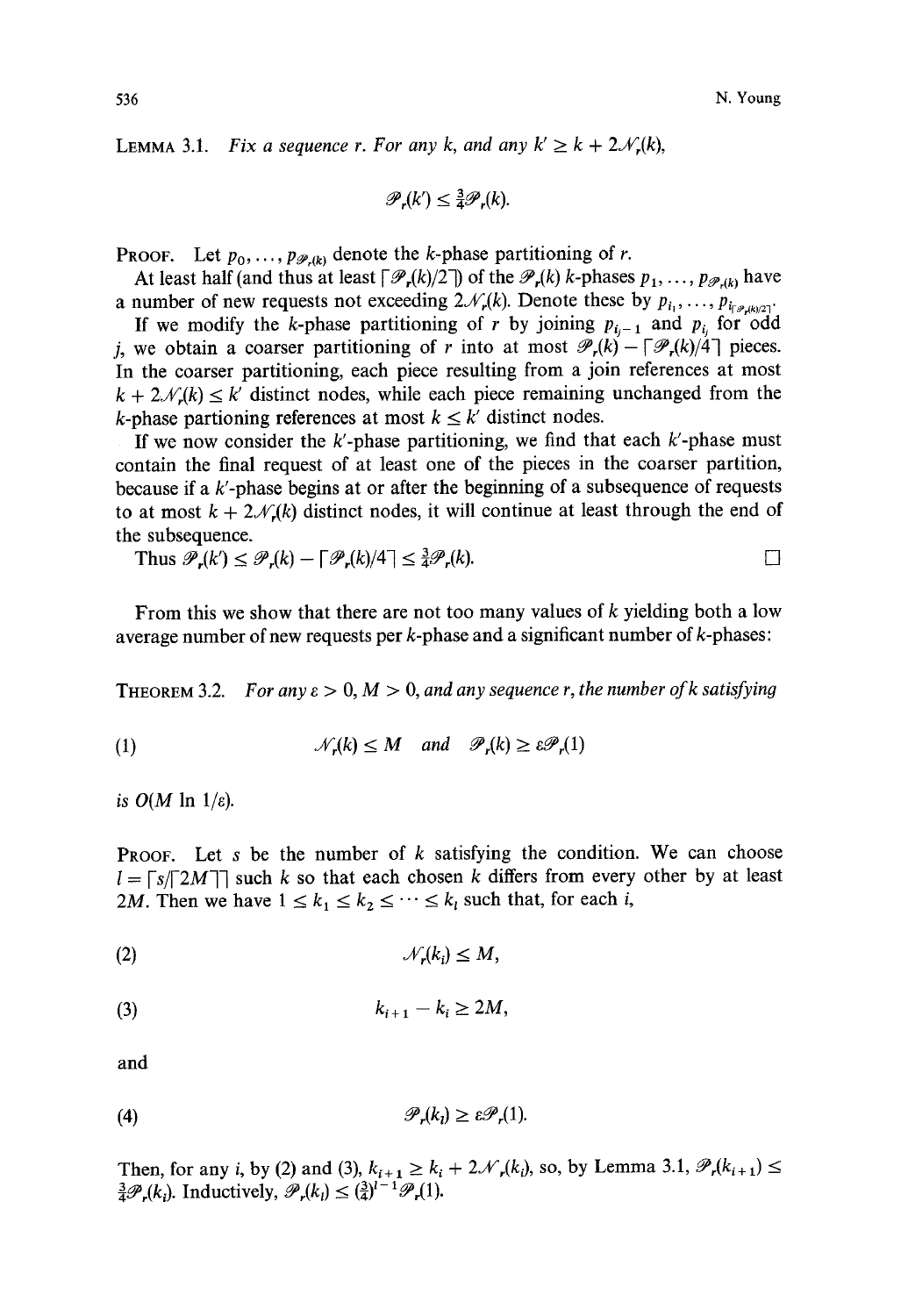The k-Server Dual and Loose Competitiveness for Paging 537

This, and (4), imply  $(\frac{3}{4})^{l-1} \ge \varepsilon$ , so

$$
\left\lceil \frac{s}{\lceil 2M \rceil} \right\rceil - 1 = l - 1 \le \ln_{4/3} \frac{1}{\varepsilon}.
$$

This implies the bound on s.  $\Box$ 

This establishes the first part of the analysis.

We begin the second part by showing that OPT's cost per  $k$ -phase is at least proportional to the average number of new requests per k-phase.

LEMMA 3.3. *For arbitrary paging request sequence r, and arbitrary k,*  $h > 0$ *,* 

(5) 
$$
\frac{\mathscr{C}_r(\text{Opt}, h)}{\mathscr{P}_r(k)} \geq \frac{k - h + \mathscr{N}_r(k)}{2}.
$$

(We use only the case  $k = h$ , but prove the general case.)

**PROOF.** Let  $m_i$   $(1 < i \leq P_r(k))$  denote the number of new requests in the *i*th k-phase, so that  $\mathcal{N}_r(k)\mathcal{P}_r(k) = \sum_{i>1} m_i$ . During the  $(i - 1)$ st and ith k-phases,  $k + m_i$ distinct nodes are referenced. Consequently, any strategy for r with h servers makes at least  $k + m_i - h$  server movements during the two phases. Thus the total cost for the strategy is at least

$$
\max \bigg\{ \sum_{i \geq 1} (k - h + m_{2i+1}), \sum_{i \geq 1} (k - h + m_{2i}) \bigg\} \geq \frac{(k - h + \mathcal{N}_r(k)) \mathcal{P}_r(k)}{2}.
$$

We next show that the strategies that interest us incur a cost proportional to  $k$  times the number of  $k$ -phases, and (using the above lemma) that the strategies have competitiveness inversely related to the average number of new requests per k-phase.

LEMMA 3.4. *Let X denote any conservative paging strategy. Let* MARK *denote the marking algorithm. Then* 

(6) 
$$
\mathscr{P}_r(k) \geq \frac{\mathscr{C}_r(X,k)}{k},
$$

(7) 
$$
\mathcal{N}_r(k) \leq 2k \frac{\mathcal{C}_r(\text{Opt}, k)}{\mathcal{C}_r(X, k)},
$$

(8) 
$$
\mathcal{N}_r(k) \leq k \exp\bigg(1 - \frac{1}{2} \frac{\mathcal{C}_r(\text{MARK}, k)}{\mathcal{C}_r(\text{OPT}, k)}\bigg).
$$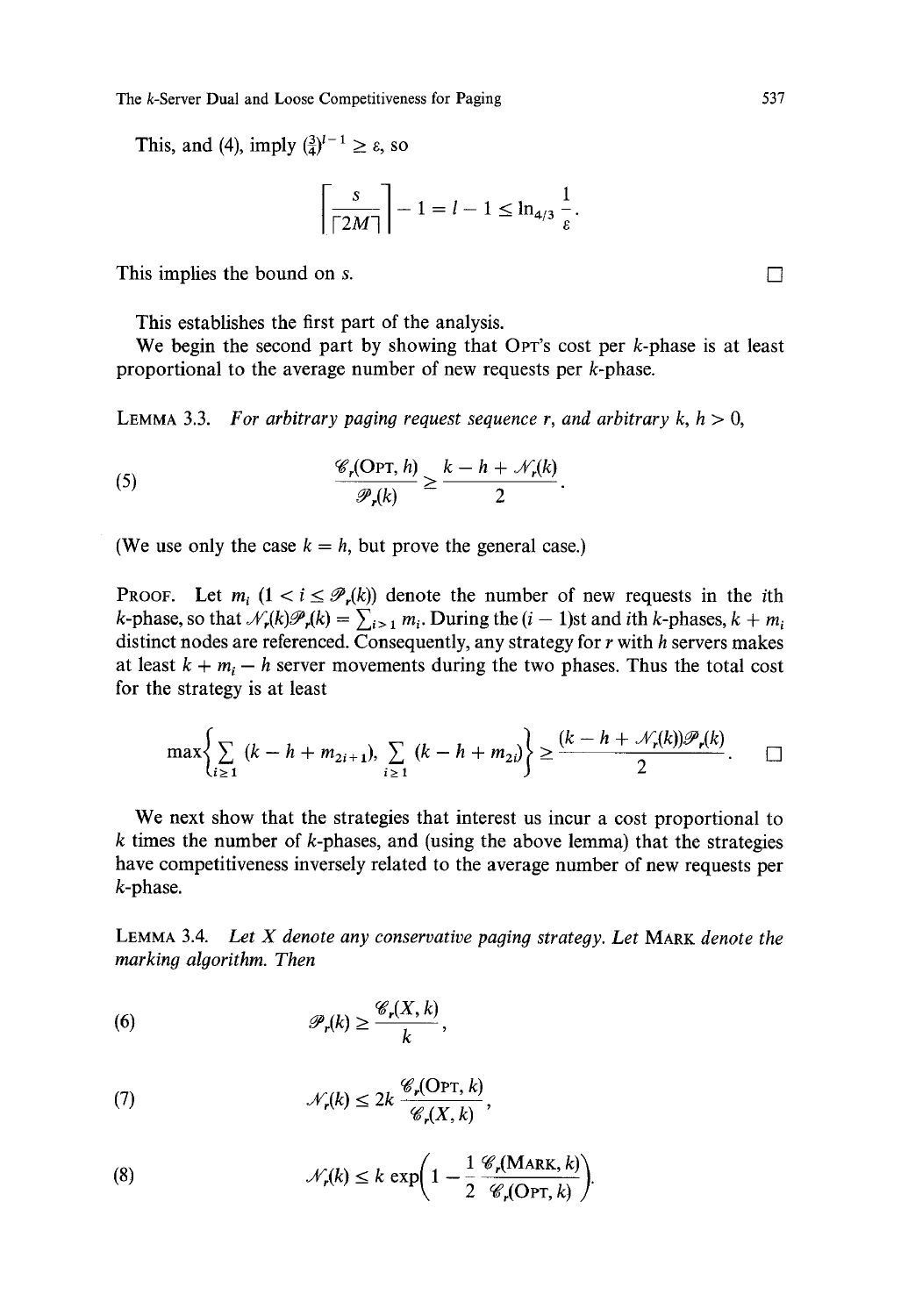PROOF. Bound (6) follows directly from the definition of conservativeness.

Bound (7) follows from bound (6) and bound (5) of Lemma 3.3, applied with  $h=k$ .

Finally, we prove bound (8). Fix a request sequence r, and let  $m_i$  ( $1 < i \leq \mathcal{P}_r(k)$ ) denote the number of new requests in the *i*th *k*-phase. Fiat *et al.*  $[FKL^+]$  show<sup>9</sup> that  $\mathscr{C}_r(MARK, k) \leq \sum_i m_i (H_k - H_{m_i} + 1).$ 

Since  $H_a - H_b = \sum_{i=a+1}^{n} (1/i) \leq \int_a^b (1/x) dx = \ln(a/b)$ , letting  $f(m) = m(1 + \ln(k/m))$ ,  $\mathscr{C}_r(MARK, k) \leq \sum_i f(m_i)$ . Since f is convex,  $\mathscr{C}_r(MARK, k) \leq \mathscr{P}_r(k)f(\mathscr{N}_r(k))$ . Applying bound (3.3),  $\mathscr{C}_r(MARK, k) \leq 2\mathscr{C}_r(OPT, k)f(\mathscr{N}_r(k))/\mathscr{N}_r(k)$ , which is equivalent to bound (8).  $\Box$ 

We have established (Theorem 3.2) that for any sequence there are few values of k yielding many k-phases and a low average number of new requests per k-phase.

We have established (Lemma 3.4) that for the strategies we are interested in, the cost they incur with k-servers on a sequence is proportional to the number of k-phases, while the competitiveness is inversely related to the average number of new requests per k-phase.

Finally, we combine the two parts to show that, for any sequence, there are few values of  $k$  for which our strategies incur high cost and high competitiveness. This establishes loose competitiveness.

COROLLARY 3.5. Let X denote any conservative paging strategy and let *c:*  $\mathcal{N}^+ \rightarrow \mathcal{R}^+$  be a nondecreasing function. X is loosely c(k)-competitive provided *that*  $k/c(k)$  *is nondecreasing and* 

$$
\frac{c(k)}{\ln k} \to \infty,
$$

*while* MARK *is loosely c(k)-competitive provided*  $2 \ln k - c(k)$  *is nondecreasing and* 

(10)  $c(k)-2 \ln \ln k \rightarrow \infty$ .

PROOF. Let X denote either any conservative paging stragegy, in which case we assume condition (9) and that  $k/c(k)$  is nondecreasing, or MARK, in which case we instead assume condition (10) and that  $2 \ln k - c(k)$  is nondecreasing.

We show that, for any  $d > 0$ ,  $n > 0$ , and request sequence r, the number of

<sup>9</sup> MARK moves a server chosen uniformly at random from those on nodes not yet requested in the current k-phase. Briefly, the analysis of MARK classifies nonnew requests within a phase into *repeat*  requests (to nodes already requested this phase) and *old* requests (to nodes requested in the previous phase but not yet in this phase); the expected cost for the *i*th old request is bounded by  $m/(k - i + 1)$ because at least  $k - m - i + 1$  of the  $k - i + 1$  nodes requested in the previous phase but not in this phase are served, each with equal probability.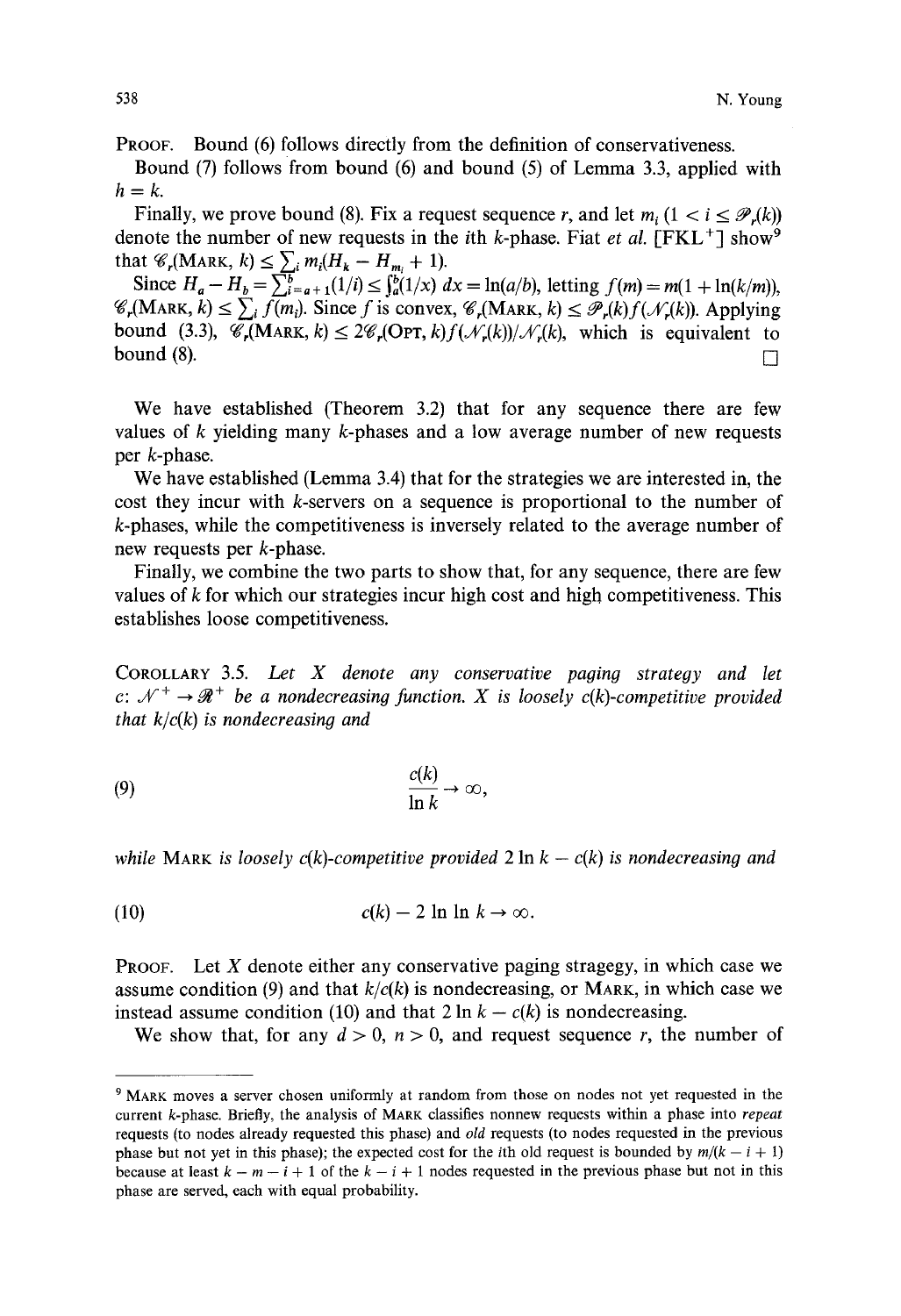*violators*  $k \in \{1, ..., n\}$  is  $o(n)$ , where a violator is a k such that

$$
\mathscr{C}_r(X,k) \geq \max \bigg\{ c(k) \mathscr{C}_r(\text{OPT}, k), \frac{\mathscr{C}_r(\text{OPT}, 1)}{n^d} \bigg\}.
$$

Let  $k$  be a violator. Then bound (6) implies

(11) 
$$
\mathscr{P}_r(k) \geq \frac{\mathscr{C}_r(X,k)}{k} \geq \frac{\mathscr{C}_r(\text{Opt},1)}{n^{d+1}} = \frac{1}{n^{d+1}} \mathscr{P}_r(1).
$$

Bound (7) and the monotonicity of *k/c(k)* imply

(12) 
$$
\mathcal{N}_r(k) \leq 2k \frac{\mathcal{C}_r(\text{Opt}, k)}{\mathcal{C}_r(X, k)} \leq \frac{2k}{c(k)} \leq \frac{2n}{c(n)}.
$$

Since each violator  $k$  satisfies (11) and (12), by Theorem 3.2, the number of violators is  $O((\ln n^{d+1})n/c(n))$ . This is  $o(n)$  by assumption (9).

If  $X = \text{Mark},$  then bound (8) and the monotonicity of 2 ln  $k - c(k)$  imply, for each violator  $k$ , that

(13)  
\n
$$
\mathcal{N}_r(k) \le k \exp\left(1 - \frac{1}{2} \frac{\mathcal{C}_r(\text{MARK}, k)}{\mathcal{C}_r(\text{OPT}, k)}\right)
$$
\n
$$
\le k \exp\left(1 - \frac{c(k)}{2}\right)
$$
\n
$$
\le n \exp\left(1 - \frac{c(n)}{2}\right),
$$

so that by bounds (11) and (13) and Theorem 3.2 the number of violators is  $O((\ln n^{d+1})n \exp(1 - c(n)/2))$ . This is  $o(n)$  by assumption (10).

4. **Concluding Remarks.** We conclude in this section with comments about further avenues of research.

Historically, the role of duality in solving optimization problems is well explored: dual solutions are used to guide the construction of primal solutions and to certify optimality. For on-line problems such as the k-server problem, duality can serve a similar role; the differences are that the solutions we seek are approximate, and that the problem we want to solve is on-line. For on-line problems, it seems natural to seek a sequence of *closely related* dual solutions, one for each prefix of the request sequence.

For those interested in extending our approach to the general k-server problem we give the following brief hints. Solutions with monotonic  $b_i$ 's are not sufficient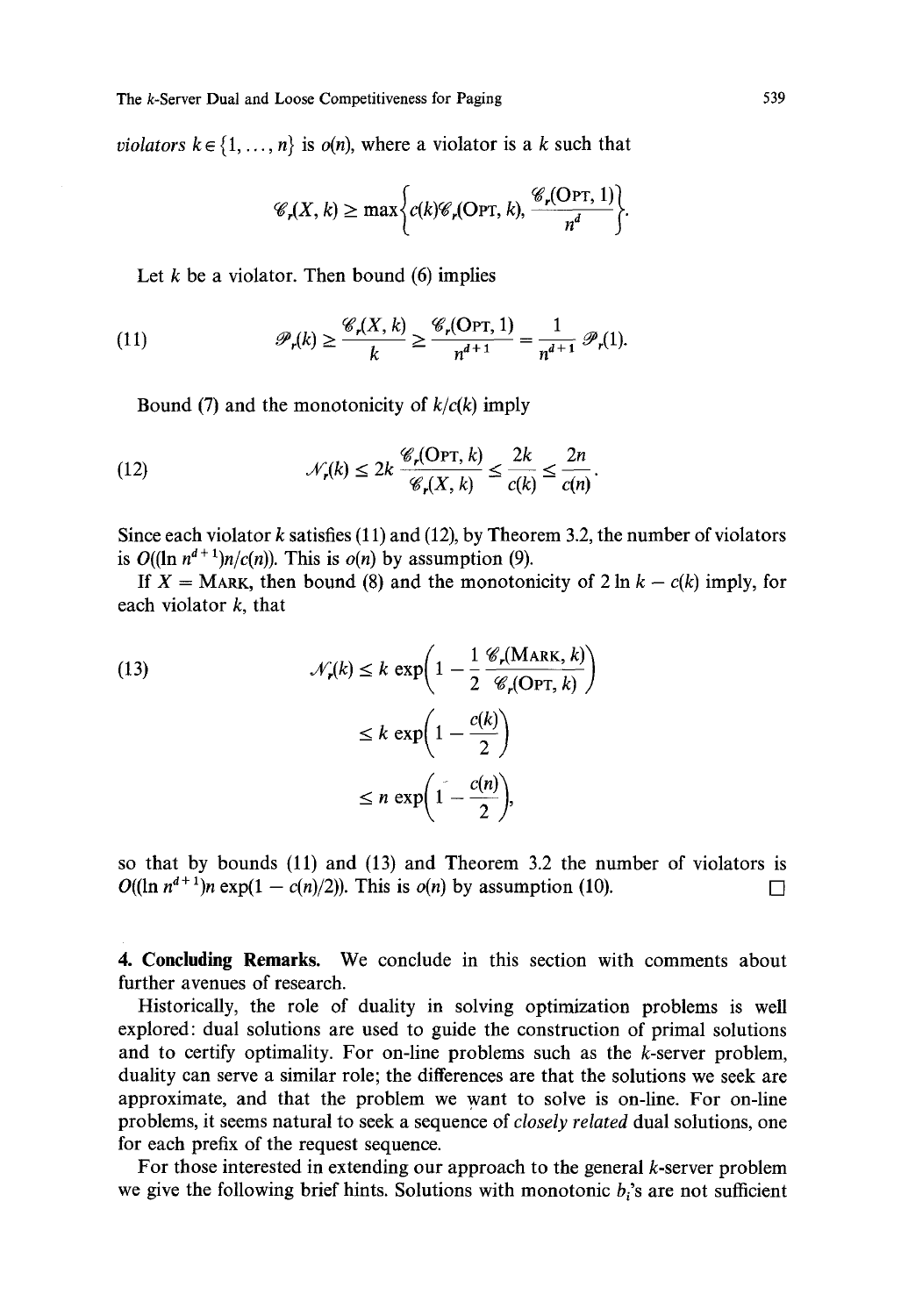to give good bounds: add constraints  $b_{i+1} \leq b_i$  to the dual problem and reformulate the primal; in the new primal request sequences can be much cheaper than in the old. Raising *all* of the b<sub>i</sub>'s is probably not a good idea: consider a request sequence with requests from two infinitely separate metric spaces; a  $b_i$ should change only when a request is made to the metric space of  $r_i$ . Finally, a promising experimental approach: if r is a *worst-case* sequence for a k-competitive algorithm X, and the bound  $\mathscr{C}_r(X, k) \leq k \| (a, b) \|_k$  is sufficient to establish competitiveness, then (a, b) must be optimal; thus by examining *optimal* dual solutions for worst-case sequences, we may discover the special properties of the (generally nonoptimal) dual solutions that we seek for such an analysis. A similar technique has been tried for potential functions, but in that case each experiment is much less informative: it reveals only a single number, not an entire dual solution.

There is a suggestive similarity between potential function and primal-dual techniques [Y1]. Briefly, both can be viewed as transforming the costs associated with operations so that a sum of local inequalities gives the necessary global bound. This connection might yield some insight into the special nature of primal-dual analyses for on-line problems.

Open questions remain concerning loose competitiveness for paging. Theorem 3.2 of [Y 1] is shown to be tight, and consequently the analysis of loose competitiveness for FwF is shown to be tight. No lower bounds on the loose competitive ratios of LRU, FIFo, or MARK have been shown.

Finally, two challenges: Find a randomized algorithm for weighted caching that is better than k-competitive, and show reduced loose competitiveness for a weighted-caching algorithm. A possible hint: The concept of "new requests" used in analyzing MARK and showing loose competitiveness of paging strategies may be captured by an algorithm that mimics GREEDYDUAL, but increases each  $b_i$  at only half the rate that GREEDYDUAL does, and increases each  $a_i$  only as much as necessary to maintain the dual constraints.

## **References**

- [BDB<sup>+</sup>] S. Ben-David, A. Borodin, R. Karp, G. Tardos, and A. Wigderson. On the power of randomization in on-line algorithms. *Proc. 22nd Annual ACM Symp. on Theory of Computing,* Baltimore, MD, May 1990, pages 379-386. Also in *Algorithrnica,* 11:2-14, January 1994.
- [BIRS] A. Borodin, S. Irani, P. Raghavan, and B. Schieber. Competitive paging with locality of reference. *Proc. 23rd Annual ACM Syrup. on Theory of Computing,* New Orleans, LA, May 1991, pages 249-259.
- [BLS] A. Borodin, M. Linial, and M. Saks. An optimal online algorithm for metrical task systems. *Proc. 19th Annual ACM Syrup. on Theory of Computing,* New York, May 1987, pages 373-382. Also to appear in J. *Assoc. Comput. Mach.*
- [CKPV] M. Chrobak, H. Karloff, T. Payne, and S. Vishwanathan. new results on server problems. *SlAM J. Discrete Math.,* 4(2):172-181, May 1991.
	- [c1] M. Chrobak and L. Larmore. An optimal on-line algorithm for k-servers on trees. *SlAM J. Comput.,* 20(1): 144-148, February 1991.
- [FKL +] A. Fiat, R. M. Karp, M. Luby, L. A. McGeoch, D. D. Sleator, and N. E. Young. Competitive paging algorithms. Technical Report CMU-CS-88-196, Computer Science Department, Carnegie Mellon University, 1988. J. *Algorithms,* to appear.